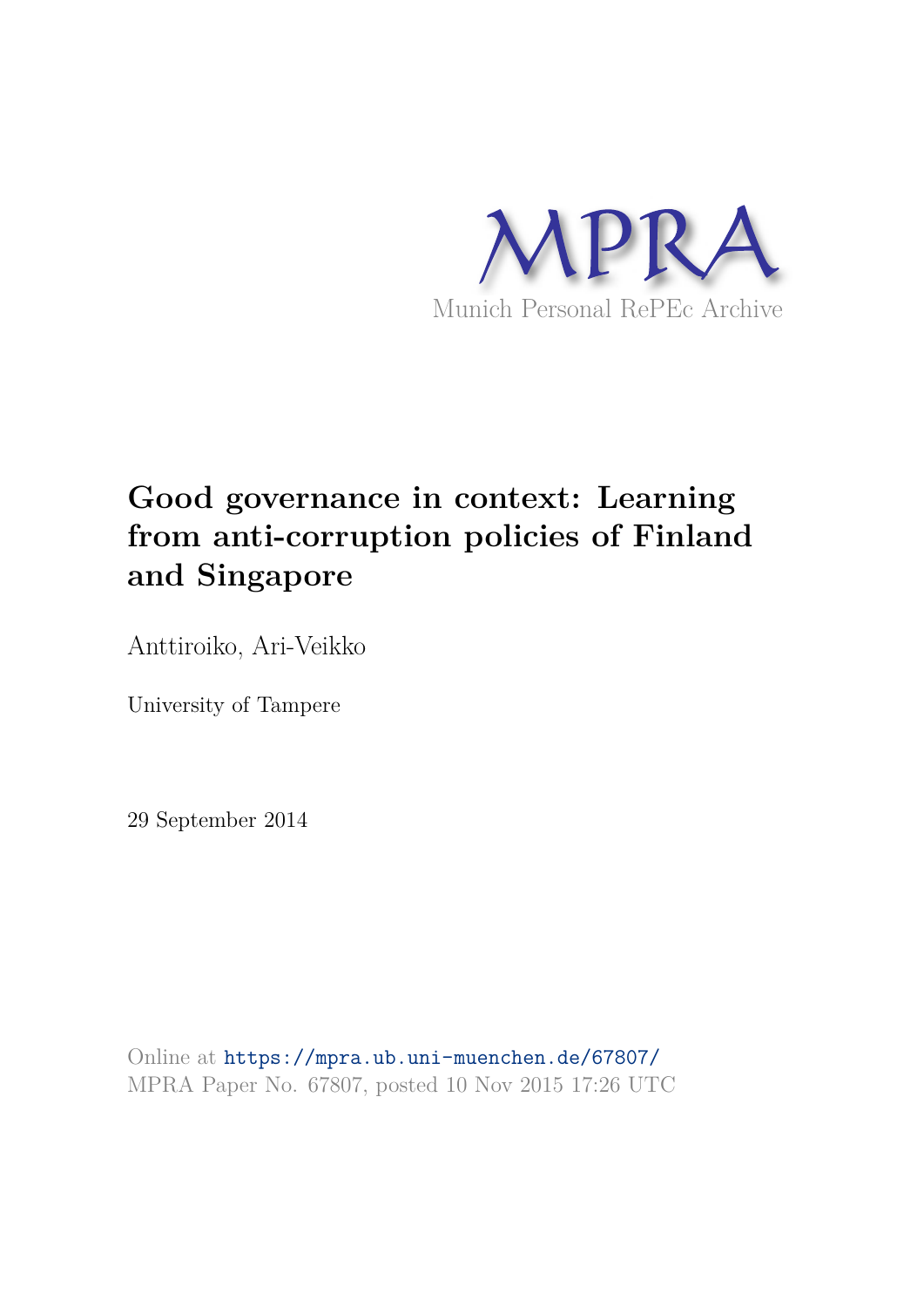## **Good governance in context: Learning from anti-corruption policies of Finland and Singapore**

Ari-Veikko Anttiroiko University of Tampere School of Management Finland

## **Abstract**

Good governance has become a prominent topic on the development agendas of national governments, regional institutions and international organisations. There is common understanding that it is an imperative for development. This article discusses two success stories, those of Finland and Singapore, and their road to good governance. The analysis shows that historical, cultural and structural contexts have a major effect on the success of anti-corruption policy. Finland is clearly an evolutionary case with a low-profile good governance policy, whereas Singapore is a revolutionary case with an array of institutionalised anticorruption measures. This implies that there is no universal recipe for success in curbing corruption, but rather processes which may vary considerably and yet be equally successful. The cases of Finland and Singapore may be an important source of inspiration and policy-relevant information, but anti-corruption policy and measures as such must be created taking due account of local history and culture.

**Keywords**: good governance, clean government, transparency, accountability, corruption, anticorruption policy, anti-corruption agency, ethics management, cultural context, Finland, Singapore

**JEL**: D02, D73, D83, H11, Z18

## **Introduction**

Good governance has become a prominent topic on the development agendas of national governments, regional institutions and international organisations. There is a common understanding that its absence is a major cause of slow economic and social development. Thus it is only natural that good governance has become one of the key issues in promoting economic, political and social life by responsible organisations at different institutional levels.

Improvement in public governance has become a key element of the paradigm shift in the sense that in international development cooperation there is a gradual shift from donor-determined conditionality to a general emphasis on good governance as a precondition for sustainable economic development. The message is that any country trying to escape poverty must take the issue of good governance seriously.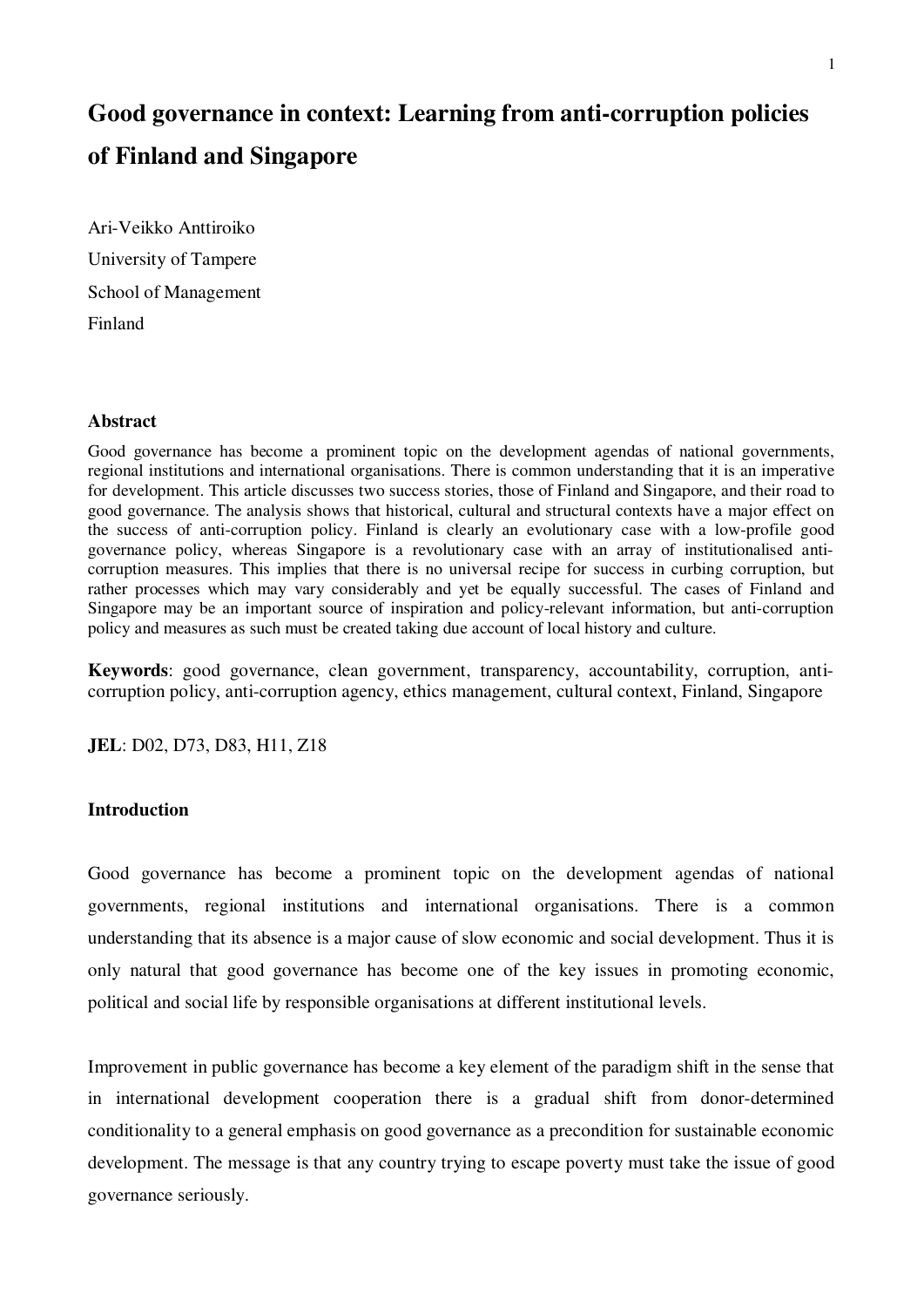The most widely discussed topic under the good governance umbrella is arguably corruption. The historical roots of combatting corruption are practically as long as human civilisation itself (Caiden, 2013a, 95). Such efforts intensified in the post-war years, especially when the view of corruption was broadened from legal framework and public sector ethics to economic development and international development aid. The normative concept of good governance emerged on the high level political agenda in the late 1980s and has remained there ever since as a discourse on the preconditions for development in the developing country context. It was further broadened and intensified due to the Asian financial crisis of 1997-98 and the liquidity and credit crunch of the latter half of 2000s, to serious failures of corporate governance such as the cases of Enron and Lehman Brothers, and to large-scale government failures such as the economically and politically devastating politics of George W. Bush's administration in the USA throughout the 2000s and bad economic policy, corrupted and inefficient tax authorities and widespread tax evasion in the case of Greece, to name just a few notorious examples. Corruption is a critical development issue in East and West alike.

While designing anti-corruption policies it is good to remember that there are also fairly clean countries, whose stories are worth sharing as they provide inspiration and knowledge for policymakers, public managers and anti-corruption agencies. In this article we will discuss two country cases that may serve such a purpose.

## **Objective, methodology and structure**

This article discusses the variations of determinants of clean governance using two examples, Finland and Singapore. Attention is paid to the role of cultural background, democracy, political leadership and administrative machinery – including anti-corruption agency – in combatting corruption in these two national contexts. The reason for choosing these two is that they represent utterly different cases among the high-ranked countries of Transparency International's Corruption Perception Index (CPI) ranking, the one being a Nordic welfare society and the other an Asian developmental state. They have also shown durability in this respect, for they were already among the least corrupt countries in the mid-1990s, when Transparency International started to publish its corruption index. Even if there is good reason to be cautious with developing countries' chances to emulate the success recipes of historically unique cases, we may see in Finland and Singapore illustrative benchmark cases when considering the approaches to good governance and anti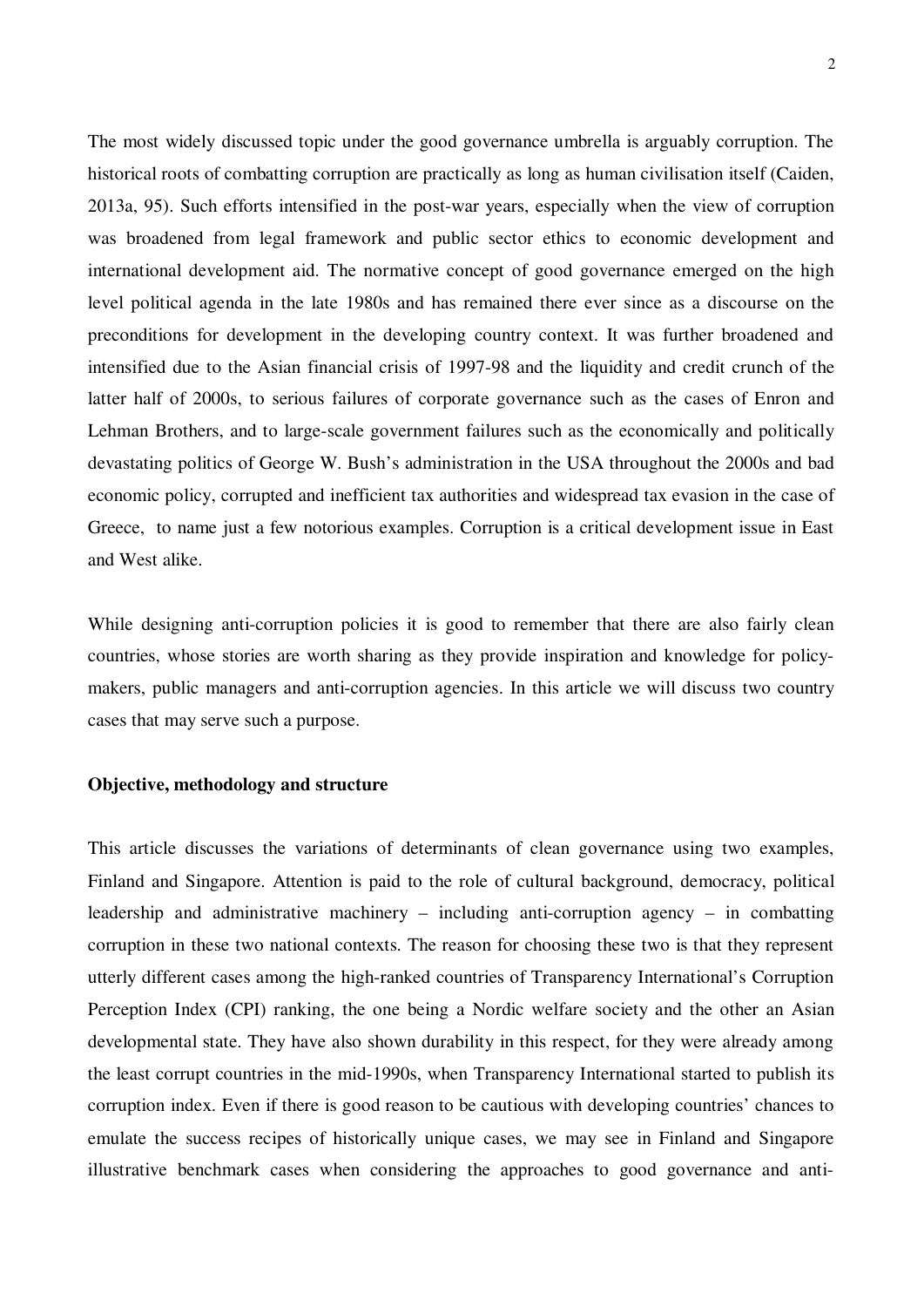corruption policy in particular. (On success and failure in curbing corruption in different countries, see Caiden, 2013a; 2013b).

Methodologically this article is based on historical analysis (Gardner, 2006), which establishes a contextual setting from which two ideal types of ethics management models are derived (see Hekman, 1983; Brewer, 2003). Two ideal types are constructed on the basis of empirical accounts of the cases of Finland and Singapore in order to highlight their most prominent features. They represent two utterly different societal and historical contexts. This helps to assess the applicability of these two cases to other national contexts, by comparing the respective ideal types and assessing their potential applicability to different contexts. That said, it must be born in mind that we are not talking about a simple transfer of the anti-corruption policies, organisations or actions of two model countries to other contexts. Rather, this discussion provides only an extra element of the knowledge base to be utilised in the policy-making and learning processes relating to good governance policy in the given context.

The following discussion starts with the theoretical framework, which builds a conceptual basis for understanding the origins and the key dimensions of the concept of good governance. After this two policy-relevant issues are discussed. First, what is meant by corruption and what its major consequences are, and second, how to combat corruption and thus promote clean governance to the benefit of society. To illustrate the policy variations, we present the two abovementioned country cases, which are used to analyse how contextual differences affect the premises, forms and outcomes of anti-corruption policy, and how contextual differences should be taken into account in explaining, designing and evaluating such policy.

## **The concept of good governance**

*Governance* is a generic term that refers to the manner in which organisations interact with their key stakeholder groups in order to achieve their goals. In the public domain the concept of governance or 'public governance' refers to governments' goal-oriented interaction with various stakeholder groups from the public, for-profit and non-profit sectors in democratic decision-making processes, public service delivery and development activities. Good governance entails certain principles of decision-making and conduct of public affairs – such as transparency, efficiency and accountability - that apply to all the processes that constitute public sector operations and related interactions. As a discourse it has a special meaning derived from governance challenges in development policy and development aid frameworks (Anttiroiko and Valkama, 2005).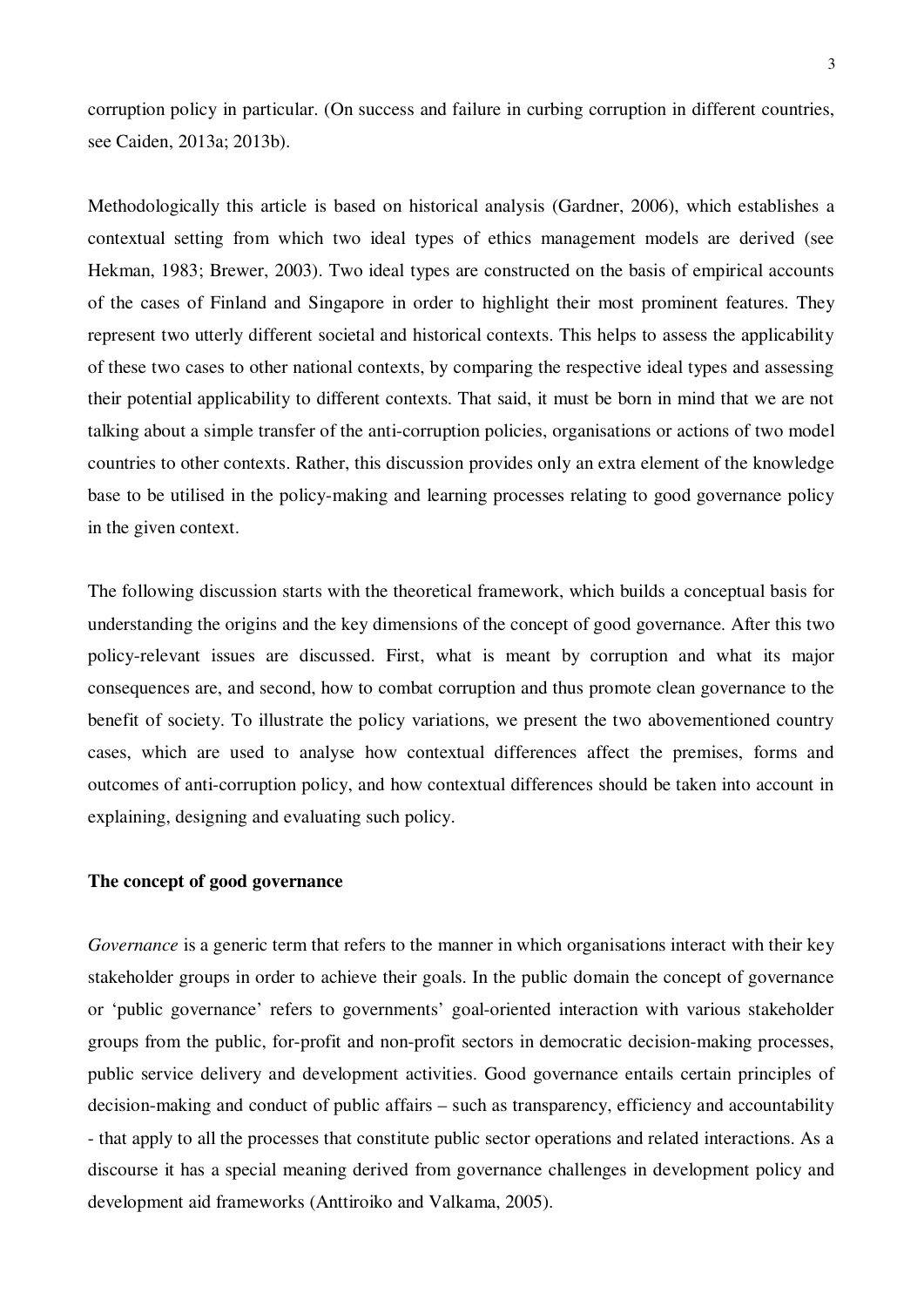The currently used term *good governance* was introduced in the late 1980s in the World Bank's report on Sub-Saharan Africa, emanating from the discussions about the crisis of governance. This was the context in which a normative dimension addressing the quality of governance was brought to light (Santiso, 2001, p. 5). In the 1990s the OECD started to widen its anti-corruption activities towards the promotion of good governance (OECD, 2000). Due to such influential contributions good governance became one of the dominant topics in global development discourse.

Concerning the core concept, the World Bank Institute has distinguished the following six constitutive elements of good governance: voice and accountability, effectiveness, regulatory quality, rule of law, independence of the judiciary, and control of corruption (Santiso, 2001, p. 5; cf. World Bank Institute, 2005). Fairly similar definitions have been provided by the Asian Development Bank (ADB, 1995), the OECD (2005) and the United Nations Economic and Social Commission for Asia and the Pacific (UNESCAP, 2005). (See Figure 1).



Figure 1. Characteristics of good governance. (Modified from UNESCAP, 2005).

To summarise, good governance refers to a specific quality of institutional arrangements and interactions between public organisations and stakeholders in public policy processes. This quality, the 'goodness', is needed to ensure that government cost-effectively brings maximum benefit to the people it serves and to society as a whole. Hence the connection with the idea of government's need and ability to create public value (Moore, 1995; cf. Roy, 2005).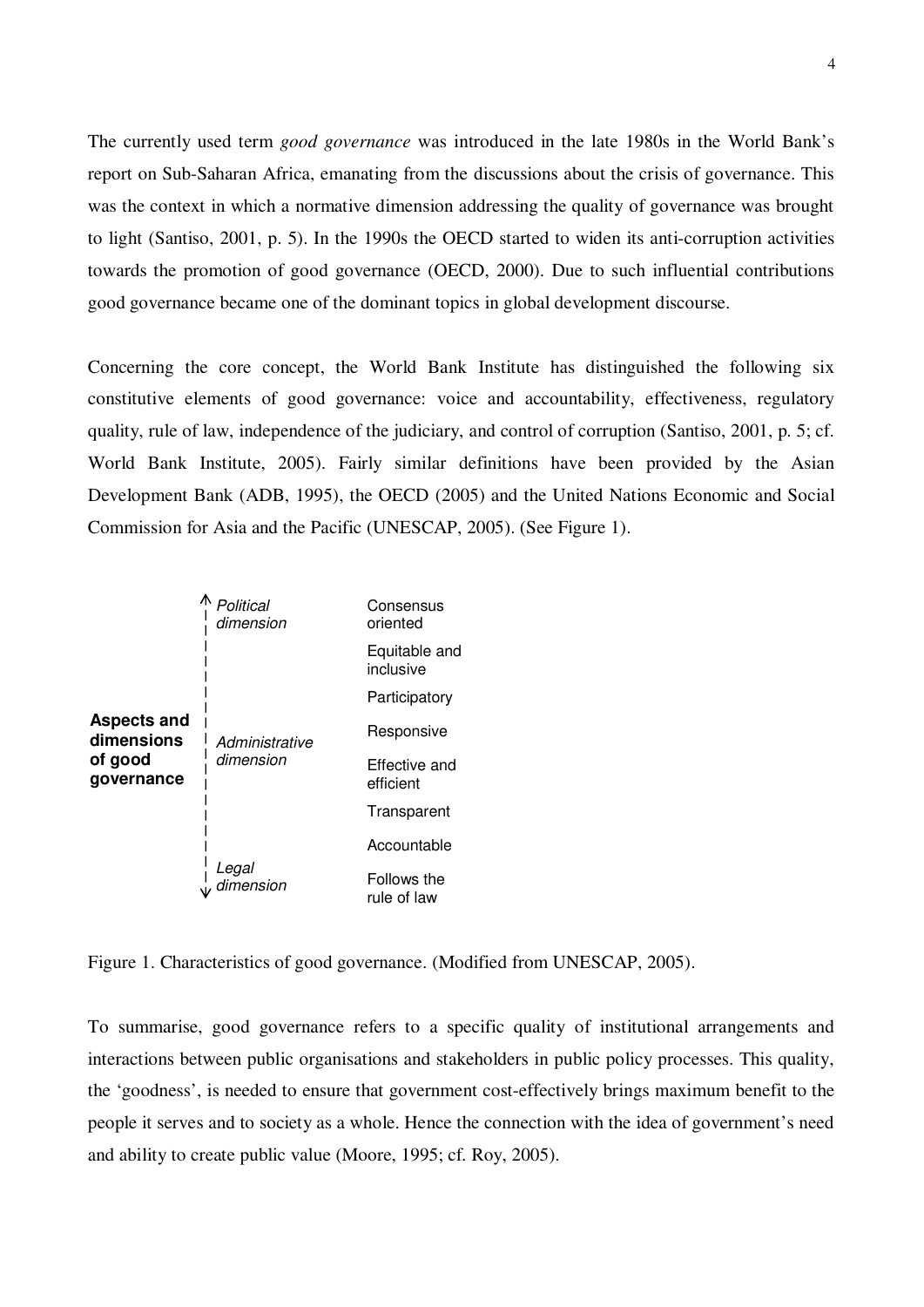## **Consequences of corruption**

Good governance discourse has traditionally revolved around corruption, and even today curbing corruption is at the very core of the policies for good governance – and for a good reason. *Corruption* has long historical roots. It exists in some form in every society. Corruption is conventionally understood as the private wealth-seeking behaviour of someone who represents the public authority. A well-known metaphorical corruption formula is  $C = M + D - A$ , in which corruption (C) equals monopoly power (M) plus discretion by civil servants (D) minus accountability (A), which highlights key aspects of corruption-inviting setting in the public domain (Klitgaard, 1998; McCusker, 2006, p. 7). Corruption has many forms, however, which can be classified into five groups: bribery, embezzlement, fraud, extortion, and favouritism (Andvig and Fjeldstad, 2001, pp. 8-10).

Corruption has many negative economic, political and social consequences with the most devastating impact on developing countries (Desta, 2006, p. 249; Ugur and Dasgupta, 2011). It has a negative impact on economic development and growth (Transparency International, 2005; see also UNDP, 1997). Corruption and other forms of bad governance bring about an unfavourable institutional environment, which tends to block the development of endogenous entrepreneurship, keep the levels of trust and social capital low, and make collective action difficult, thus eventually making it hard to achieve changes in these critical institutional factors. These are fundamental reasons why poor regions persistently stay poor (Millock and Olsen, 1993).

Corruption not only robs countries of their potential and afflicts most of the developing world; it also adversely affects the poorest within societies, imposing the heaviest costs on those who can least afford them (Transparent International, 2005). There is a need to remember that corruption and other forms of bad governance may also imperil the functionality of social systems in the developed world, of which there are numerous examples (Donahue, 2011; Henley, 2011).

## **Preconditions for the policies for clean governance**

Corruption and other problems of bad governance have proved endemic worldwide. Nevertheless the Global Corruption Report of 2005 still claims optimistically that corruption can be reduced (Transparency International, 2005). There is even some evidence that there is overall progress in improving the rule of law and good governance, in controlling corruption, and in improving institutional quality in different parts of the world (Kaufmann, 2003; cf. Hanna et al. 2011).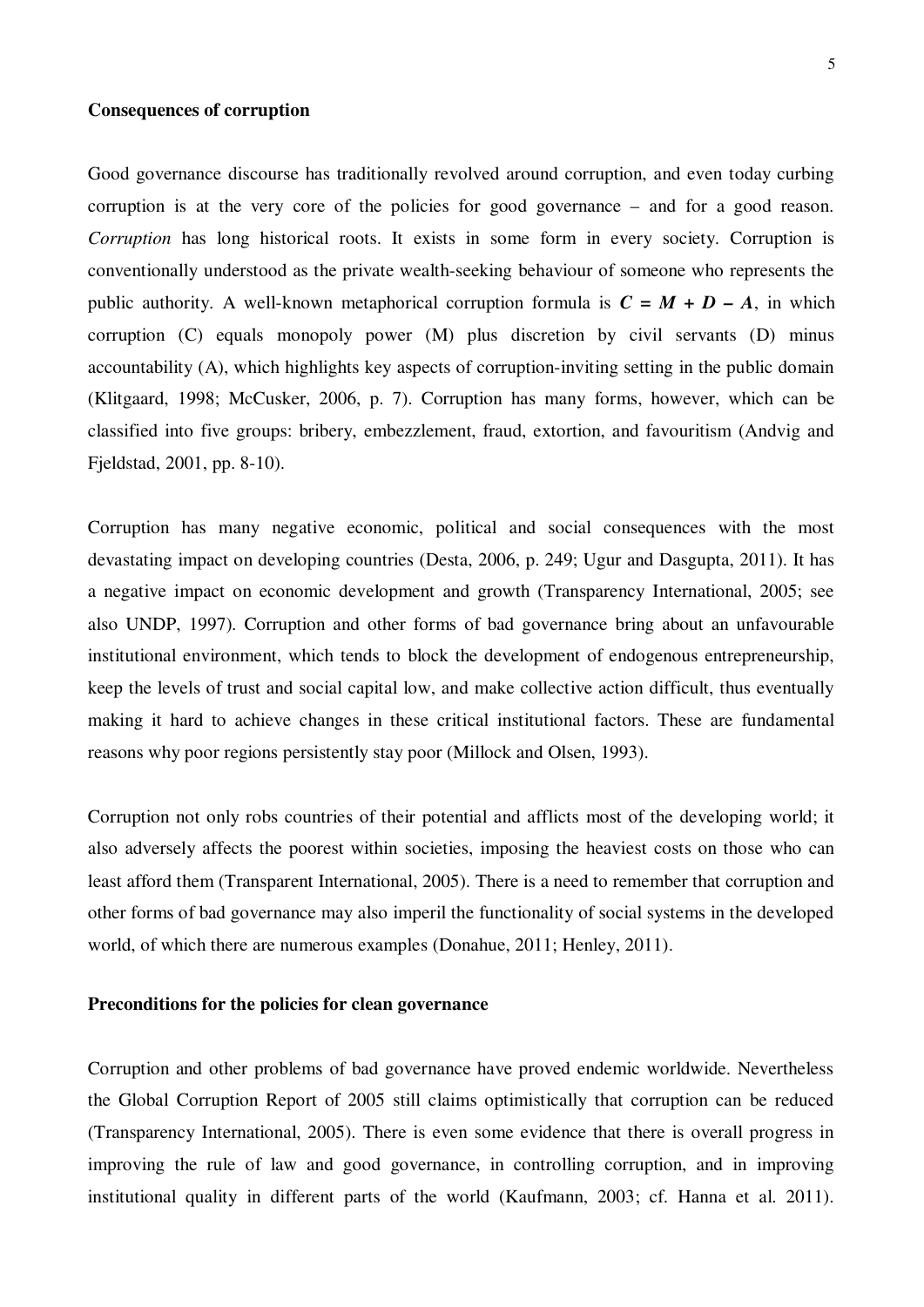However, many experts have challenged optimistic views of the fight against corruption in light of their observations and experiences. The lessons learnt so far are that policy decisions themselves either have little impact on corruption or else they just work extremely slowly (Andvig and Fjeldstad, 2001, p. 101; Caiden, 2013a; 2013b; see also Klitgaard, 1998; OECD, 2000, pp. 23-26, 58; McCusker, 2006; Matei and Matei, 2011).

As corruption is a multi-dimensional phenomenon, both its causes and consequences relate to major social systems – that is, economic, political and socio-cultural systems - and institutional actors, such as politico-administrative machinery, the business sector and civil society. Generally the norms and values of politicians and public servants and general cultural views of the public sector are important factors behind corruption (McCusker, 2006, p. 5). Culture may be an element that decisively affects the level and acceptability of corruption. There are, for example, clear cultural differences in the propensity to become engaged in corruption as well as to punish corrupt behaviour (Cameron et al., 2005).

At least from the policy perspective the most important element in anti-corruption policy is the political side of public governance and leadership in particular. As concluded by Abdulai (2009), controlling corruption in a sustainable manner requires a consistent demonstration of genuine commitment on the part of the political elite to the eradication of corruption. Where the commitment of the top political leadership to such a goal is weak, governments are unlikely to engage in zero tolerance but continue to condone some degree of corruption.

Another important dimension is democracy. Santiso (2001, p. 2) argues that "the *quality* of governance is ultimately attributable to its democratic content. Neither democracy nor good governance is sustainable without the other. Consequently, democracy and good governance need to converge, both conceptually and practically, in the study and practice of public policymaking." Bringing politics back into the picture requires that we strengthen accountability, enhance the rule of law, and promote civic participation (Santiso, 2001; see also Caddy, 2001). At the same time it should be noted that democratisation does not have statistically noticeable effects until it has lasted for decades (Andvig and Fjeldstad, 2001; cf. Hanna et al., 2011).

There are new ideas about how to approach the design and implementation of anti-corruption and good governance policies. Daniel Kaufmann (2003) of the World Bank has challenged the notion that passing laws by fiat, creating new public institutions, or embarking on anti-corruption campaigns are effective. Traditional public sector management doctrines and conventional judiciary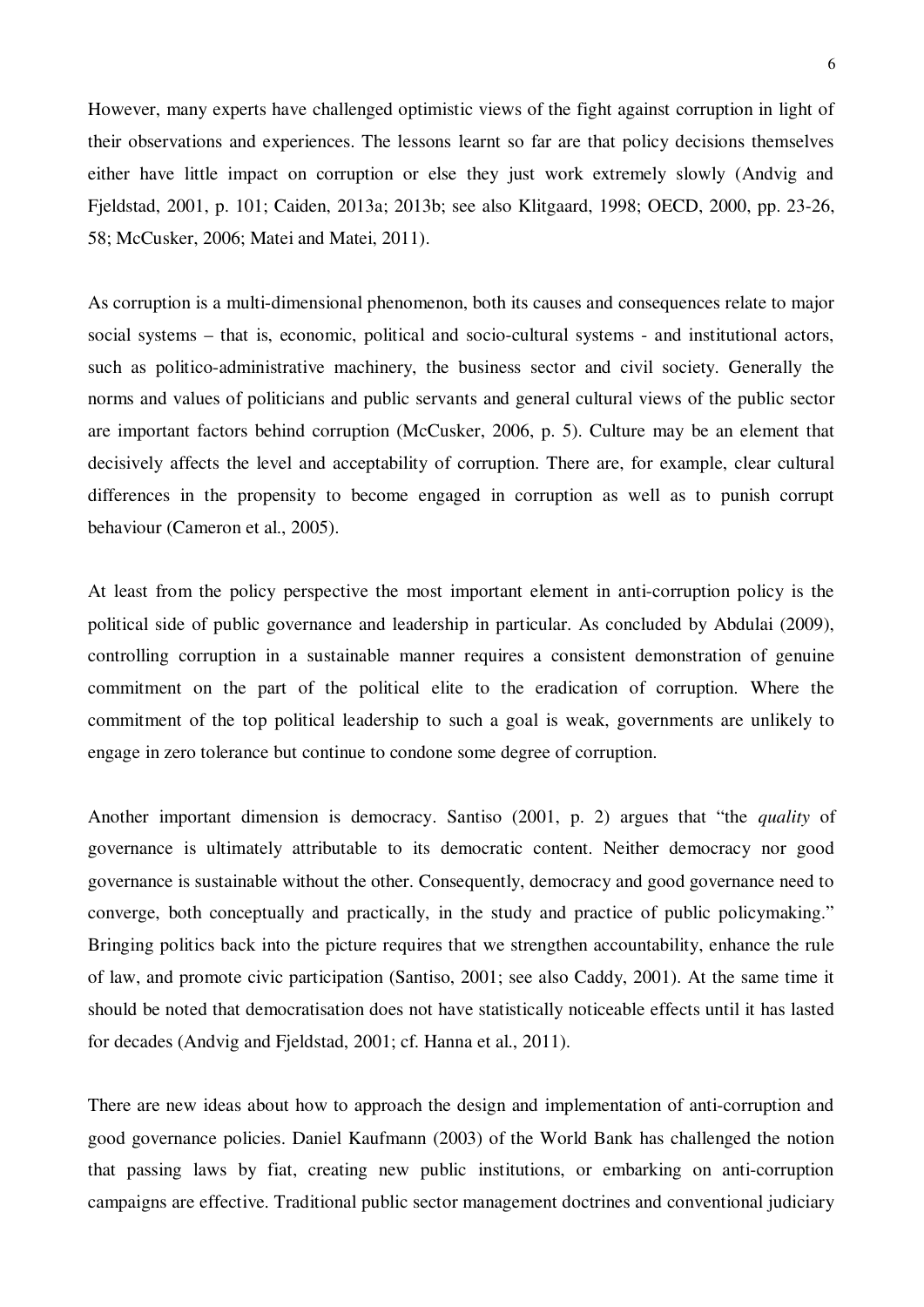reform approaches may not, after all, be that suitable, especially for most of the developing countries and emerging economies. What is needed, instead, is a sharper focus on external accountability, the development of transparency mechanisms and empirically-based monitoring tools, as well as participatory 'voice' and incentive-driven approaches to prevention. These should play a prominent role in providing checks and balances on traditional public institutions, in empowering non-traditional stakeholders, and in ameliorating state capacity and mitigating the very unequal field of influence in countries striving for clean government (see Doig and Riley, 1998; Tanzi, 1998; cf. Desta, 2006; Parnini, 2009; Hanna et al., 2011; Transparency International, 2009, p. 9).

In the next sections we will discuss two cases, Finland and Singapore, which will help to understand the preconditions for successful anti-corruption policy developed in two different contexts.

## **The Finnish model of good governance**

Finland is well-known for its clean and transparent government. In the Corruption Perceptions Index of Transparency International Finland has continuously ranked as one of the least corrupt countries in the world. The situation is much the same in all the Nordic countries (Transparency International, 2004; see also OECD, 2000; 2002a; 2002b).

Finland's clean governance model is a result of a long historical development, first under Swedish rule until 1809, then as an autonomous Grand Duchy of the Russian empire, until the country finally gained independence in 1917. Many practices in political life and administration have their roots in traditional local customs and rule-making, which provided a legitimate basis for obedience to the law. Generally, the underlying feeling has historically been, and to a large extent continues to be that the law, as is the case with rules in general, is to be taken seriously (Joutsen and Keränen, 2009). Honesty and trustworthiness have likewise been perceived as virtues in Finnish culture, which is not so common in many other European countries.

Ordinary Finns do not encounter corruption in their daily lives, which partly explains why the majority of them trust their public institutions (Koskinen, 2003). In all the Nordic countries on a yearly basis only some 1-2% of people have offered bribes in some form, the average in the EU being 5%, in the Asia-Pacific area 10%, and Middle East and North Africa 40% (Transparency International, 2009, p. 32). Part of this picture is also a well-developed legislation, which, it should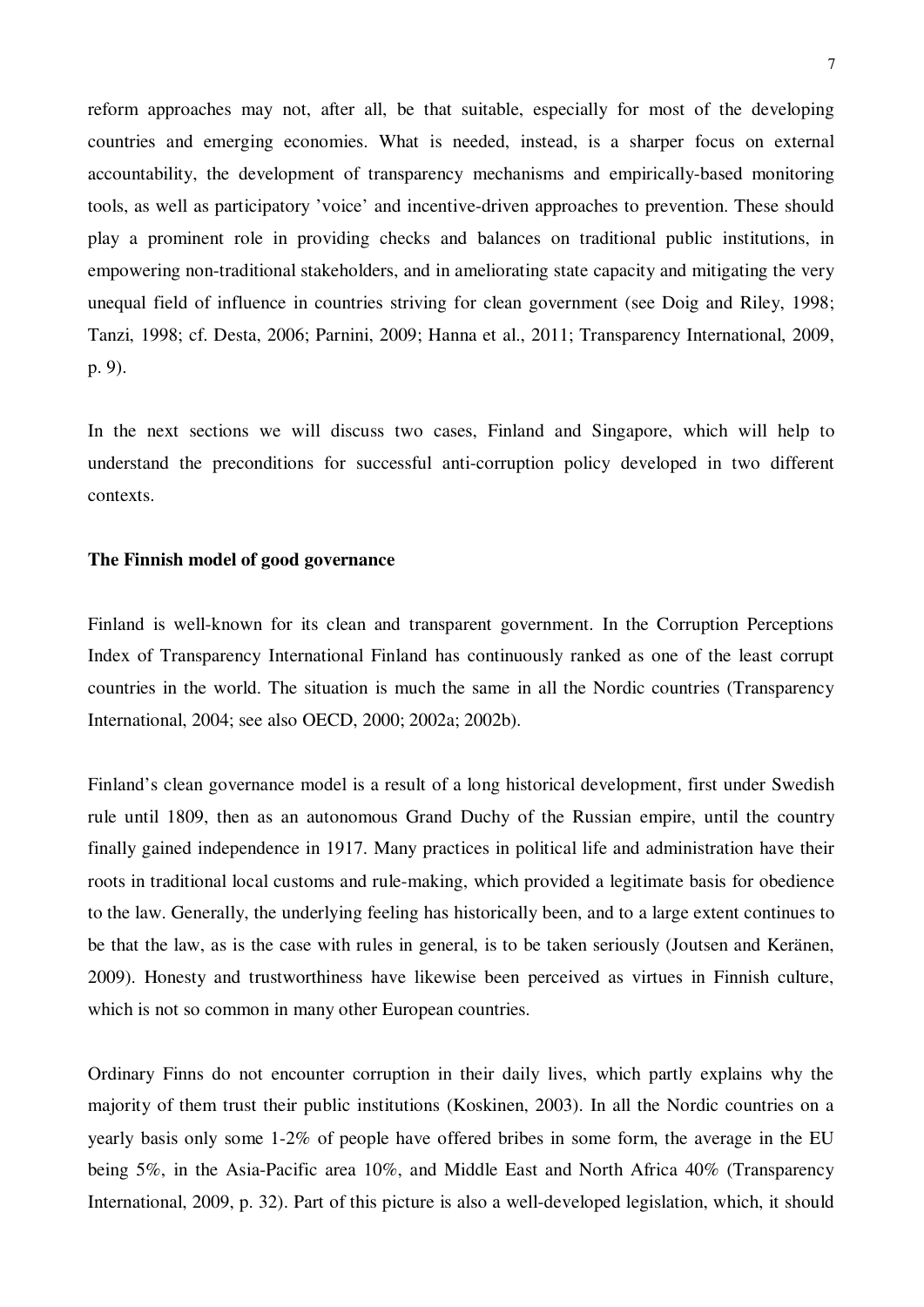be noted, has in the Finnish case never included either a separate corruption law or a separate agency controlling corruption. Instead, corruption is treated as a part of poor governance and criminality, and is thus handled at all levels of legislation and control systems, including the Constitution, the penal code, the civil service legislation, administrative directives and ethical norms (Tiihonen, 2003; OECD, 2000). This implies that the aspects of corruption are approached in a holistic manner.

What explains the clean government in Finland? We may build an aggregate image of the reasons for the low level of corruption in Finland on the basis of the following factors divided into six thematic groups (Tiihonen, 2003; Joutsen and Keränen, 2009; Anttiroiko and Valkama, 2005; Koskinen, 2003; OECD, 2000):

## *Culture and characteristics of society*

- 1) High standard of living
- 2) Egalitarianism and fairly equal income distribution (large middle class)
- 3) Democratic mindset and the respect for the rule of law
- 4) Well-educated people
- 5) Universal welfare services and social benefits
- 6) Culture in which honesty and hard work are traditionally respected

#### *The court system*

- 7) Long and strong tradition of legality
- 8) Strong position of the Chancellor of Justice which has its roots in the 1700s and the Parliamentary Ombudsman, a position established in 1922. There are also auditors who perform independent scrutiny of public administration, most notably the State Audit Office, a national supervisory body that works in connection with Parliament and oversees the work of state authorities.
- 9) Trust in and easy access to the court system and police. People believing that corruption has influenced a decision affecting their rights can easily request a police inquiry.

## *Administrative structures and principles*

- 10) Core administrative principles and values for public service: legality, justice, independence, impartiality, objectivity, trustworthiness of government, transparency, service-mindedness, proportionality, and being purpose oriented
- 11) Flat hierarchical structures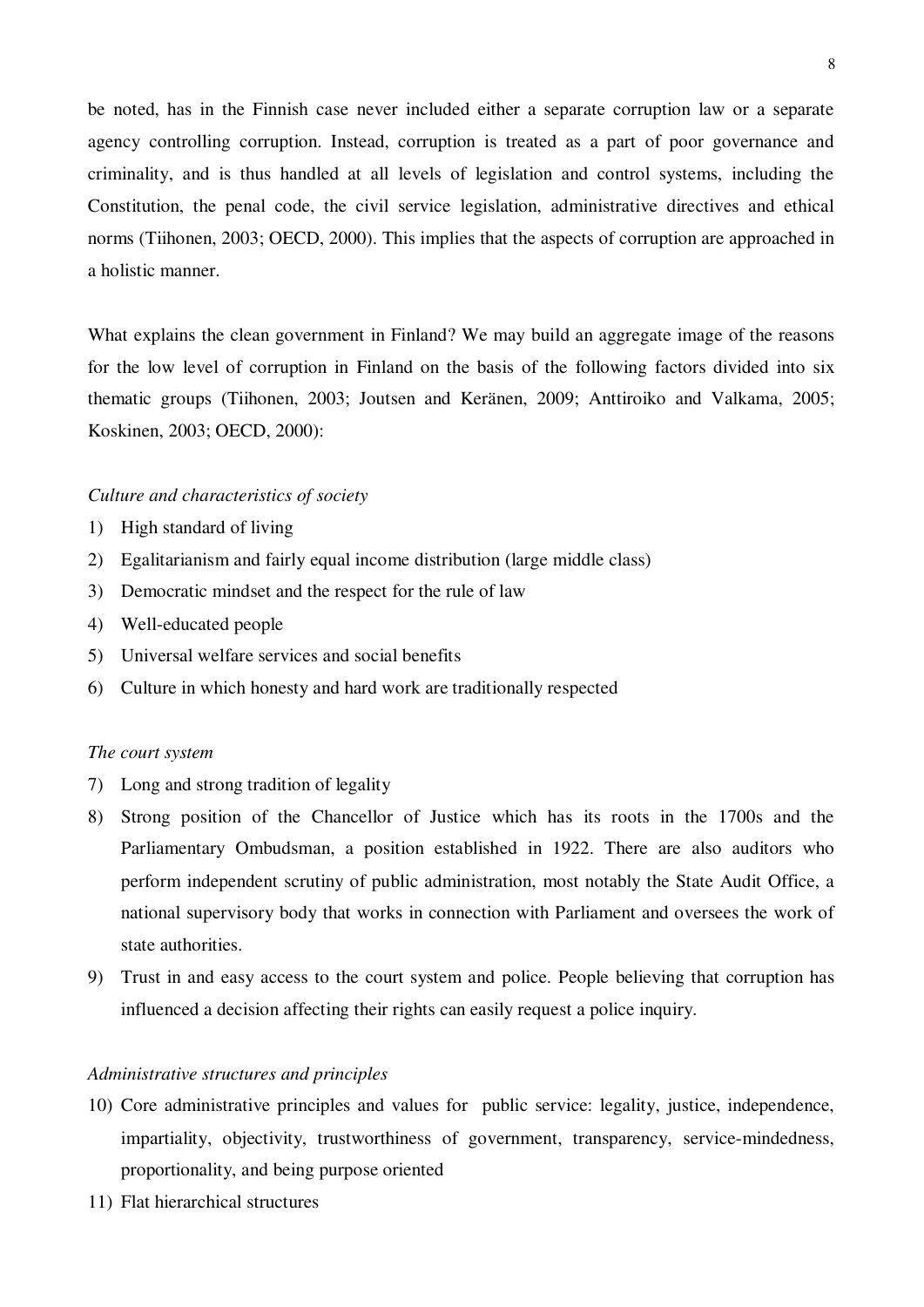## 12) Well-functioning system of local government based on local autonomy

## *Civil servants*

- 13) Civil service has been highly regarded as a career
- 14) Everyone can aspire to a good career. In addition, civil service careers are based on merit
- 15) Adequate salary level in public administration
- 16) Well-educated civil servants in both central and local government

## *Decision-making and administrative procedures*

- 17) Collective and collegiate decision-making structure
- 18) Non-political civil servants as the administrative heads of ministries (permanent secretaries work along with the system of political state secretaries; the latter was introduced in the 2000s to support the ministries in their work)
- 19) Referendary system in which a civil servant prepares the matter in question for resolution by a decision-making body
- 20) Obligation to provide public argumentation for the reasons behind decisions

## *Politics and political parties*

- 21) Consensus-oriented political culture ('rainbow governments')
- 22) Public funding of political parties
- 23) Special regulations concerning the amount and transparency of campaign funding

Culture and social conditions are the key factors in explaining the evolution of clean governance in Finland. First of all, Finnish society is democratic and egalitarian. It was one of the first countries in the world to grant all men and women the right to vote and stand for office. In addition, the standard of living is high, which, together with fairly even income distribution, means that the level of wages in both the public and the private sectors can be termed reasonable, leading to the emergence of a fairly large middle class. These background factors also include an effective and inclusive system of education. Such factors suggest that the Finnish public tend to have a relatively good capacity to understand, exercise and safeguard their rights (Joutsen and Keränen, 2009, p. 13).

An important element of Finnish public administration is the impartiality and integrity of civil servants. A special manifestation of such thinking is that an official may not participate in the taking of a decision which may benefit or, alternatively, harm his or her interests or those of another person with whom he or she has a dependent relationship. In such cases, the public official must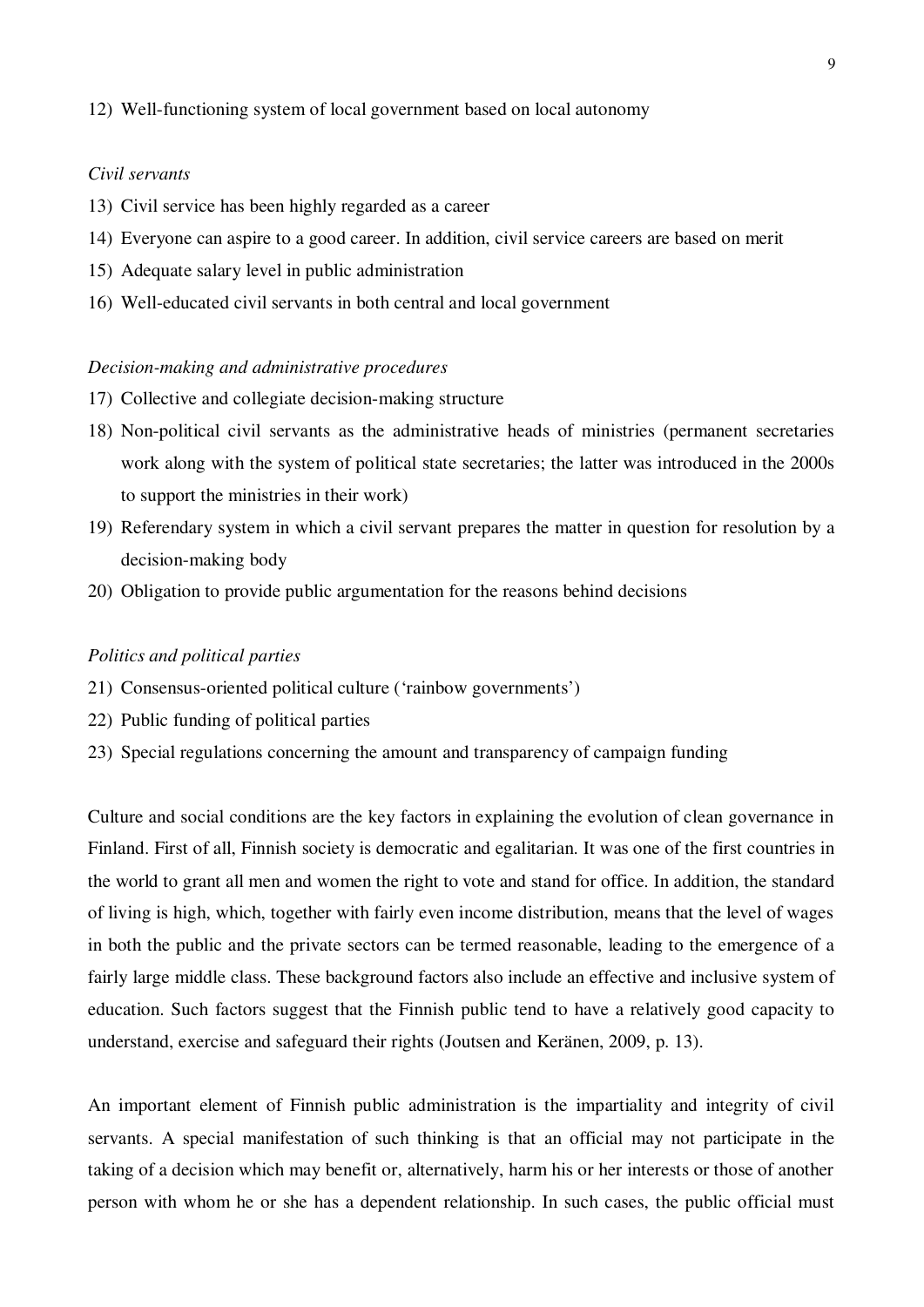withdraw from consideration of the matter. From a procedural point of view, the Finnish system is based on what is known as the referendary system, which is actually an old pillar of public administration (the 'referendary' is an official responsible for preparing official matters for a decision-making body). It is also worth emphasising that the system is based on collective and collegiate decision-making, which tends to diminish the likelihood of corruption. An important dimension of all such administrative work is publicity and transparency (Joutsen and Keränen, 2009).

As Finnish culture and the administrative system support clean government in various ways, the law enforcement and court system are not the major instance in the big picture of combatting corruption. Yet, as in any society, they have their own critical role to play. (Joutsen and Keränen, 2009).

Finland is an interesting case of anti-corruption policy in the sense that by international standards its anti-corruption measures and institutions are weak. It does not have a separate unit dedicated to the investigation or prosecution of corruption-related offences. This reflects the fact that the guiding principle for anti-corruption work is that corruption is not perceived as an isolated phenomenon, and is therefore not deemed to require separate legal provisions or separate supervisory bodies, nor even a separate strategy or action plan. Instead, anti-corruption measures are integrated into general good governance policy grounded on the rule of law (Joutsen and Keränen, 2009).

## **Singapore's road to good governance**

Singapore is a unique case because, unlike most other Asian countries, it has been able to break away from rampant corruption as a way of life. It is the most widely discussed Asian model due to its unchallenged position as the least corrupt country in Asia (Quah, 2011, p. 133). In the Corruption Perception Index (CPI) ranking of Transparency International (TI) it is at the level of the Nordic countries (in 2011 its rank was 5). We could assume that other successful developmental states, such as the former British colony Hong Kong, Taiwan and South Korea would have followed suit. However, only Hong Kong (CPI rank 12 in 2011) and Japan (CPI rank 14 in 2011) are in some respects close to the level of Singapore (Quah, 1988; Transparency International, 2009, p. 32). The situation is much worse in other East Asian countries, those of Taiwan (CPI rank 32 in 2011), South Korea (43), Macau (46), and China (75) not to mention South East Asian countries.

The fact that corruption is not a way of life in Singapore is an indication of the effectiveness of the anti-corruption policy adopted by the People's Action Party (PAP) government after it took office in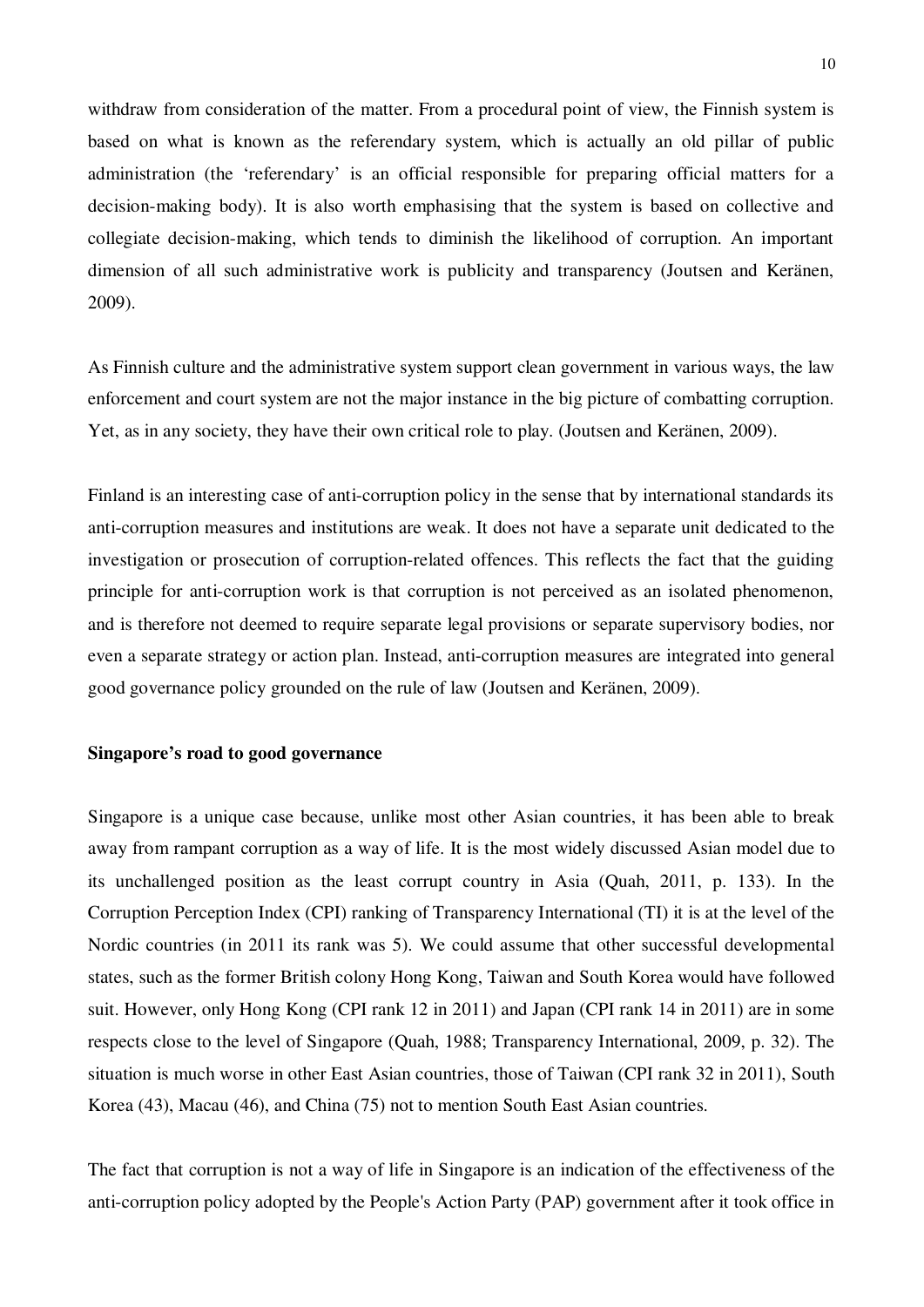June 1959. The situation was completely different in colonial times. In fact, corruption was a part of the everyday lives of Singaporeans during the colonial period, especially after the Second World War (Quah, 1988). Among the first decisive steps towards clean government was the establishment of the Corrupt Practices Investigation Bureau (CPIB) in the early 1950s as the independent anticorruption agency, which was actually the first of its kind in the world (Quah, 2011, p. 133). This turn was based on the initiative by the colonial government after a serious corruption case involving the police and the unsatisfactory situation urged special attention. In spite of this, corruption continued to be rife throughout the sectors of public service, law enforcement being the most corrupted one. Such a deplorable condition was due to inadequate legislation, widespread corrupt practices, the inferior position of the poorly educated population in the eyes of the police and civil servants, low salaries of civil servants and problems in recruiting officers for the anti-corruption agency from the Singapore policy force on short secondment (Tan, 1999).

The newly-elected PAP government in the late 1950s was determined to eradicate corruption in Singapore in general and in the civil service in particular. Its strategy for dealing with the problem of corruption emphasised the necessity of reducing both the opportunities and the need for corruption. From the beginning, top political leaders set themselves as role models for civil servants, divesting themselves of commercial ties, demonstrating high work ethics, avoiding any behaviour that could be construed as abuse of their office, and showing zero tolerance for corrupt behaviour. By personal example they created a fruitful soil for the atmosphere of honesty and integrity (Tan, 1999).

The PAP government relied heavily on the Prevention of Corruption Act (POCA) and the Corrupt Practices Investigation Bureau (CPIB) to spearhead its anti-corruption strategy. The primary aim of the POCA and CPIB was to reduce the opportunities for corruption and to increase the price to be paid for corrupt behaviour if detected (Quah, 1988). In the late 1980s the essential pillars of Singapore's effective anti-corruption policy were in place and started to bear fruit. It was important that the CPIB since its inception investigated and prosecuted many leading politicians and bureaucrats, which was a sign to the whole of society of the determination to eradicate corruption (Quah, 2007, p. 25).

An important part of the PAP strategy was to tackle the root cause of corruption in the civil service. More than anything, this meant the constant improvement of salaries and working conditions. The assumption was that corruption becomes a serious problem in social conditions where the civil servants are generally paid very low salaries and where there is an unequal distribution of wealth.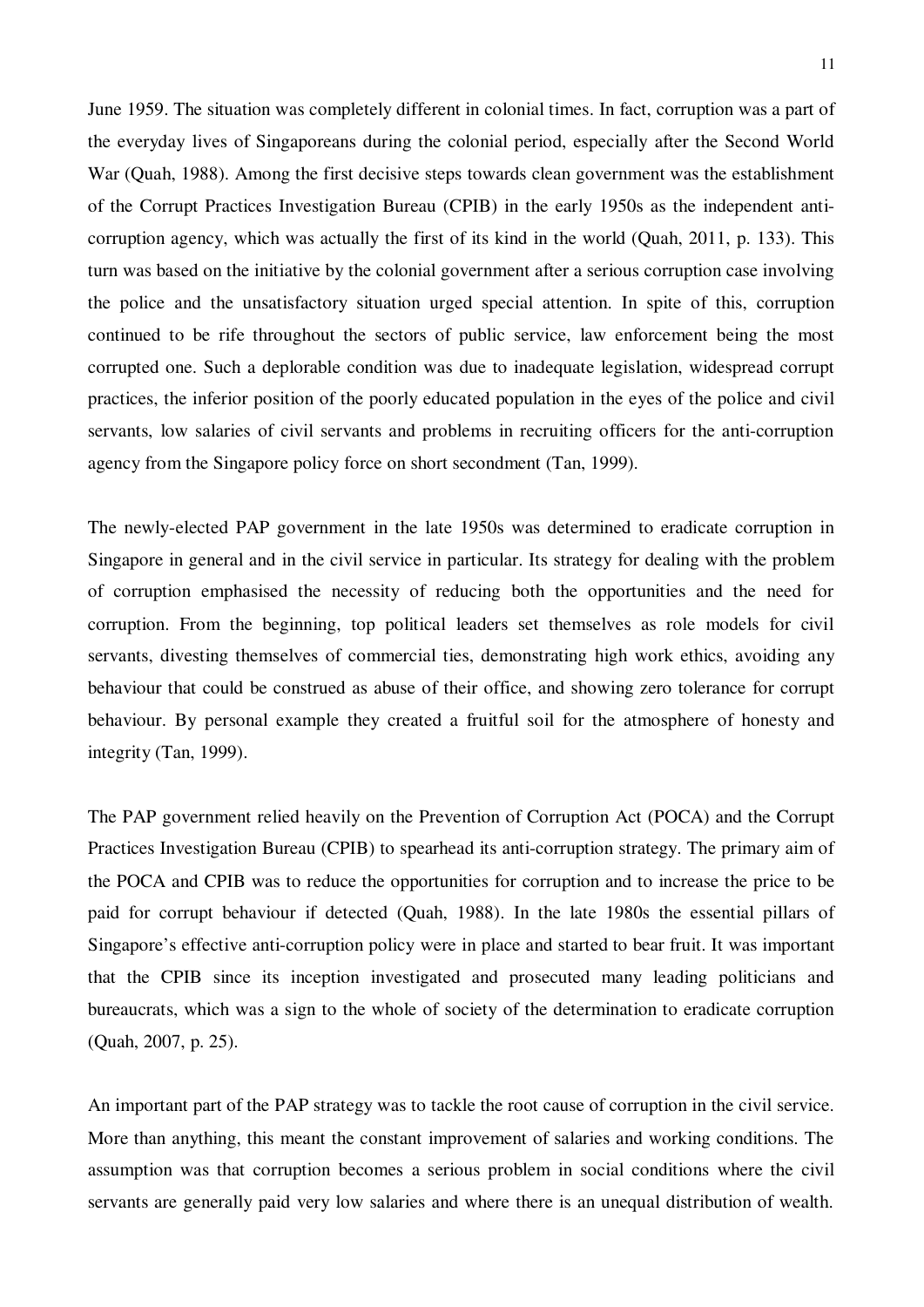Accordingly, the salaries of Singaporean civil servants are fairly high by Asian standards (Quah, 1988). The same policy was adopted with politicians too. Top politicians have reiterated Prime Minister Lee Kuan Yew's mantra that political leaders should be paid the top salaries that they deserve in order to ensure clean and honest government (Quah, 1988). This is a problematic issue in countries like Singapore, for such an act can be interpreted as a "rent extraction" by a leader insulated from democratic control (Di Tella and Fisman, 2004, p. 477; Adam, 2012).

In all, corruption does exist in Singapore, as it does in all societies in one form or another, but Singapore is not a corrupt society. There are occasional incidents of corrupt behaviour, but such cases are the exception rather than the rule, i.e. they represent individual cases of corruption rather than symptoms of an endemic problem. In short, corruption is incidental and not institutionalised (Quah, 1988).

## **Discussion: Learning from the Finnish and Singaporean development paths**

Finland and Singapore represent interestingly very different kinds of success stories. Finland's approach is seemingly evolutionary by nature, whereas Singapore is more of a revolutionary case. From a context-specific point of view they provide models for two different policies, which may be useful when considering country-specific approaches to combatting corruption (cf. 'monitoring and incentives' vs. 'changing the rules of the game' approaches to corruption, see Hanna et al., 2011). We may actually use these two cases to build two ideal types of anti-corruption policy. Finland's model, which is fairly similar to those found in Sweden, Denmark and Norway on the one hand, and to some extent also countries of the British Commonwealth such as New Zealand and Australia on the other, reflects the situation in the least corrupt countries in the Western world. Singapore's approach, in turn, which resembles Hong Kong and to a lesser extent Japan, represents the Asian developmental state model. The ethics management models derived from these two cases and contexts are presented in Table 1.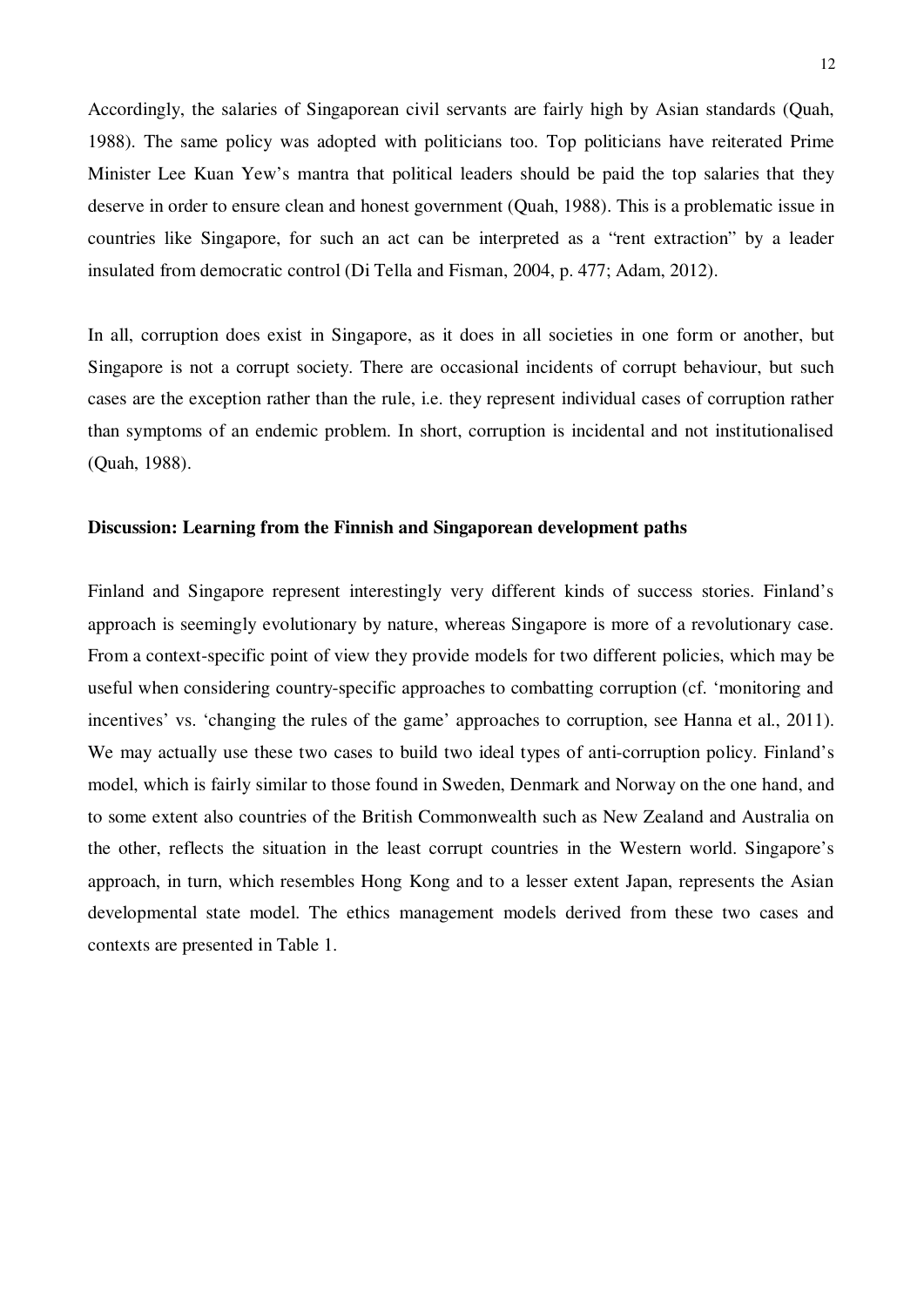Table 1. Two ethics management models: Finnish vs. Singaporean model.

|                                    | Evolutionary culture-based ethics      | compliance-based<br><b>Revolutionary</b> |
|------------------------------------|----------------------------------------|------------------------------------------|
| <b>Features</b>                    | management model                       | ethics management model                  |
| Country group                      | Western                                | Asian                                    |
| Example                            | Finland                                | Singapore                                |
| Background agenda                  | Welfare and equality (social);         | Development and growth (economic);       |
|                                    | welfarism                              | developmentalism                         |
| Democracy                          | Democratic system, free press, civic   | Semi-authoritarian system (soft          |
|                                    | liberties, multi-party system          | authoritarianism), limited freedoms,     |
|                                    |                                        | dominant-party system                    |
| Role of politics                   | Political pluralism; consensual        | Personalised leadership; leading         |
|                                    | institutional support for anti-        | politicians' critical role in supporting |
|                                    | corruption policy                      | anti-corruption policy                   |
| Role of administration and anti-   | Clean, transparent administration; no  | Clean administration; special role of    |
| corruption agency (ACA)            | separate anti-corruption agency        | strong anti-corruption agency            |
| Major structural support for anti- | Cultural values and norms              | Political leadership and institutional   |
| corruption policy                  |                                        | measures                                 |
| Development of anti-corruption     | Evolutionary; piecemeal, integrated    | Revolutionary; masterminded anti-        |
| policy                             | policy                                 | corruption policy                        |
| Approach to anti-corruption policy | Weak; holistic approach; no specific   | Strong; spearhead approach; anti-        |
|                                    | anti-corruption policy or legislation  | corruption policy and anti-corruption    |
|                                    |                                        | law have important role                  |
| Characteristic measures of anti-   | Lenient measures: ethical and cultural | Tough measures: investigation,           |
| corruption policy                  | codes and principles, instructing,     | compliance, control, punishment          |
|                                    | internalisation of norms and values    |                                          |

The role of *culture, political leadership and administrative machinery* are in a generative relationship with each other, and interestingly, their combinations differ considerably in the two cases discussed here. In Finland tradition and culture seem to be key to good governance. In addition, a strong and clean administrative machinery has become the backbone of the governance system, not the political leadership or even legal provisions as such. Politics is rather the weakest link in the chain. The case was more or less the opposite in Singapore in the 1950s and 1960s, when the new anti-corruption policy was in the making, for political leadership and the role of Prime Minister Lee Kuan Yew in particular was decisive in the whole transformation process. In Singapore the political leadership seemed to be the glue between cultural change and institutional arrangements, which made the dramatic improvement possible during a fairly short historical period (Quah, 2007, pp. 31, 36). Nevertheless it should be remembered that in Singapore the anticorruption policy is backed up by a vigilant public that is ready to report suspected corruption (Quah, 2007, p. 36). As Tan (1999, p. 64) puts it, the cultural climate in Singapore is strongly opposed to corruption.

If the *clean administrative machinery* has been and still is the key to Finnish good governance, administrative measures have actually been equally important in Singapore, even if some contextual differences are apparent. First of all, the independence and power of the CPIB was decisive from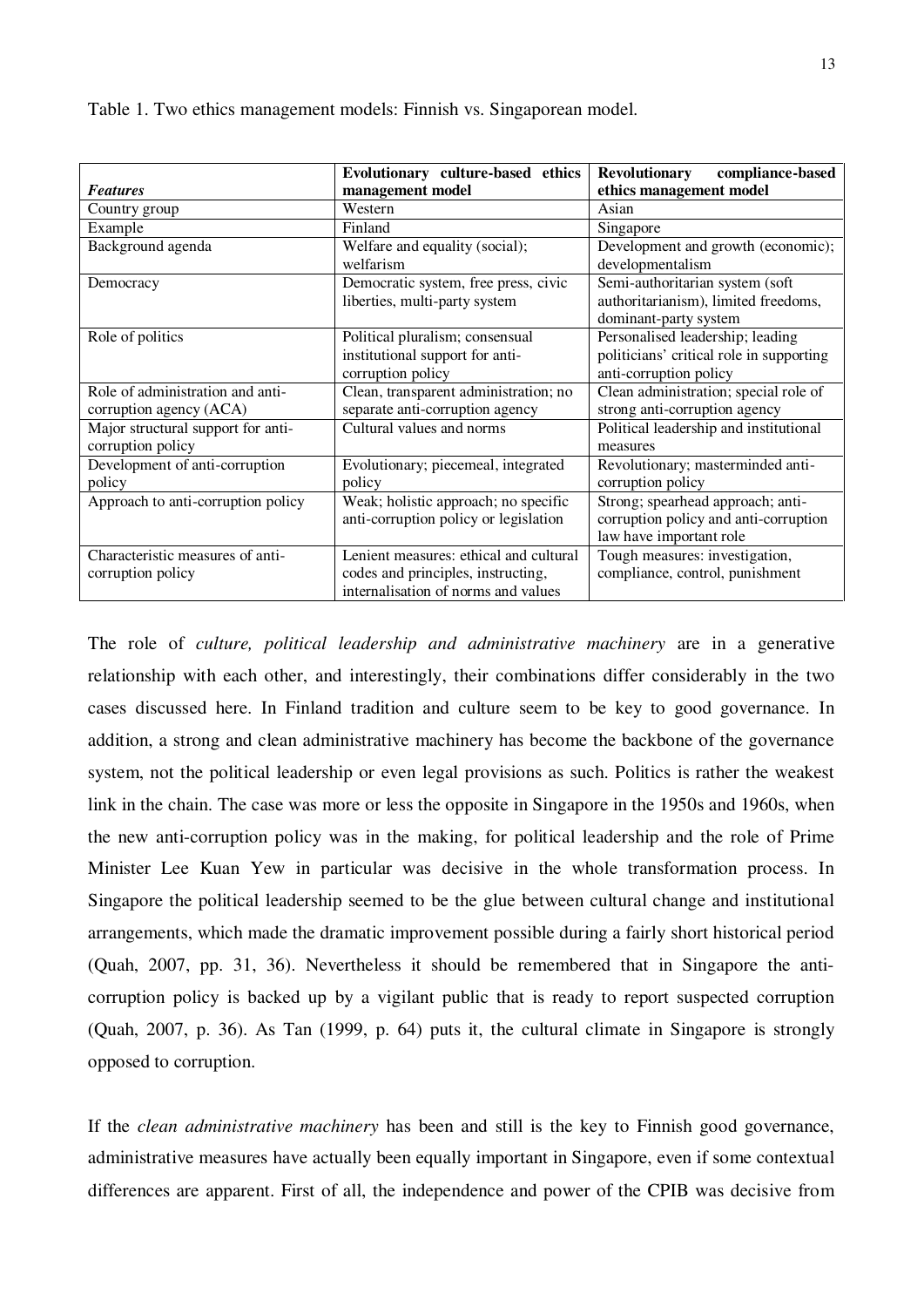the very beginning of gaining sovereignty, which was further strengthened by the law enacted soon after. There is also need to emphasise that even if the CPIB is the investigative organ in the system, the primary responsibility for preventive work and guidance is vested in the government departments, which are required to take sufficient administrative actions to prevent corrupt practices within their units (Tan, 1999).

It seems that the adequate level of *civil servants' salaries* is the common denominator of both Finland and Singapore. Yet closer inspection reveals that its role as a determinant is not so selfevident in either case. Namely, in the Finnish case, public administration was not in a historical perspective endemically corrupt even in the earlier historical 'constitutional state' period with generally low wages in public administration. According to an old Finnish saying, "a public official's bread may be thin, but at least it is long", meaning that there is good job security to counterbalance rather modest remuneration. In the case of Singapore, respectively, the PAP government had succeeded in curbing corruption from the 1950s to the early 1970s, a time before a significant rise in salaries, mainly by ensuring that the CPIB enforced the anti-corruption law effectively and impartially (Quah, 2007, p. 28). Paradoxically, subsequent pay rises were not only motivated by stemming the brain drain from the civil service to the private sector but can also be seen as a way for the political and bureaucratic elite to make excessive personal gains legitimated by the commitment to anti-corruption policy (see The Economist, 2010; Adam, 2012).

These two cases point to clear fundamental differences in anti-corruption policy: in a semiauthoritarian society like Singapore strong leadership and an efficient anti-corruption agency are necessary conditions for successful policy and related cultural change. In the Finnish case the relationship is the reverse: the cultural background facilitates non-corrupt procedures which rely on transparency and democratic values.

## **Conclusion**

It seems that historical, cultural and structural contexts have a considerable effect on the success of anti-corruption policy. Finland and Singapore are among the most successful countries in terms of combatting corruption, but their historical and cultural conditions are very different, as are also their approaches and roads to clean government. Finland clearly represents an evolutionary case with low-profile anti-corruption policy, whereas Singapore is a revolutionary case with an array of institutionalised anti-corruption measures. This implies that there is no universal success recipe in curbing corruption, but rather culture-specific processes which may vary considerably. However,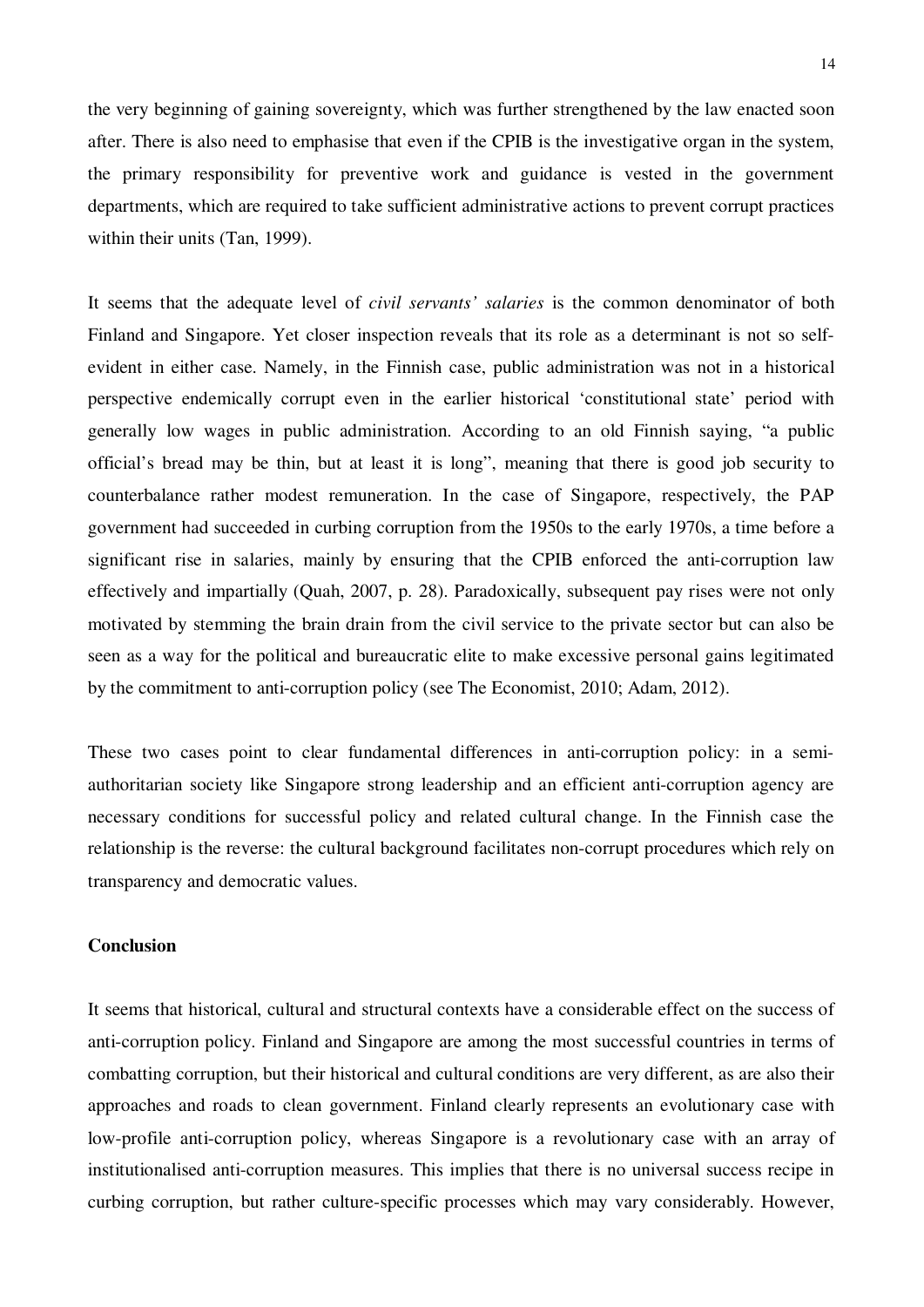there are also some common denominators in both cases, which can be summarised as follows. First, anti-corruption policy and institutions must be created so as to take maximum advantage of local history and culture. Anti-corruption policy is likely to be successful if people are educated and civil society is vigilant and empowered. Lastly, the administrative machinery must be made clean by systematically eliminating opportunities for corrupt behaviour within it.

In the pursuit of clean governance, especially in the short term, the support of top political leaders, a clear anti-corruption policy and a strong anti-corruption agency may be necessary, as exemplified by the case of Singapore. These do not, however, explain the cleanness of governments as such, as evidenced by the case of Finland. This compels us to consider whether institutional measures should be accompanied by careful consideration of the historical and socio-cultural nature of the context in which any anti-corruption policy is adopted, and an even more careful match between institutional measures and socio-cultural conditions in order to generate synergistic effects from both the carrots and sticks built into the anti-corruption policy.

Lastly, it needs to be remembered that it is difficult to transfer organisational or structural methods that operate efficiently in one country to another context (Heilbrunn, 2004). Setting up an anticorruption agency and taking compliance-based administrative measures seem to be a fast track strategy and fairly feasible, but the implementation may be impeded by various considerations, not least by silent opposition from leading politicians, local elites and top bureaucrats. There are also structural methods, such as high salaries for politicians and civil servants, that are technically easy to implement, but require a certain level of prosperity and political will, which remain unattainable in most of the developing countries. The most challenging strategy would build on actions that contribute directly to building a "clean culture". This, however, is time-consuming and requires broad-based institutional support. Even if there is evidence of difficulty in enacting meaningful anticorruption policies and implementing them (Heilbrunn, 2004; see also Quah, 2008; Kim, 2008), success stories may be an important source of inspiration, guidance and legitimation in countries that have demonstrated their commitment to structural transformations towards clean governance.

### **References**

Abdulai, A.-G. (2009) 'Political will in combating corruption in developing and transition economies: A comparative study of Singapore, Hong Kong and Ghana', *Journal of Financial Crime*, Vol. 16, No. 4, pp.387-417.

Adam, S. (2012) Singapore May Cut Lee's Pay to \$1.7 Million as Minister Salaries Reduced. *Bloomberg, News*, January 4, 2012 [online] from http://www.bloomberg.com/news/2012-01-04/singapore-to-cutministers-pay-on-panel-recommendations-after-2011-polls.html (Accessed 22 August 2012)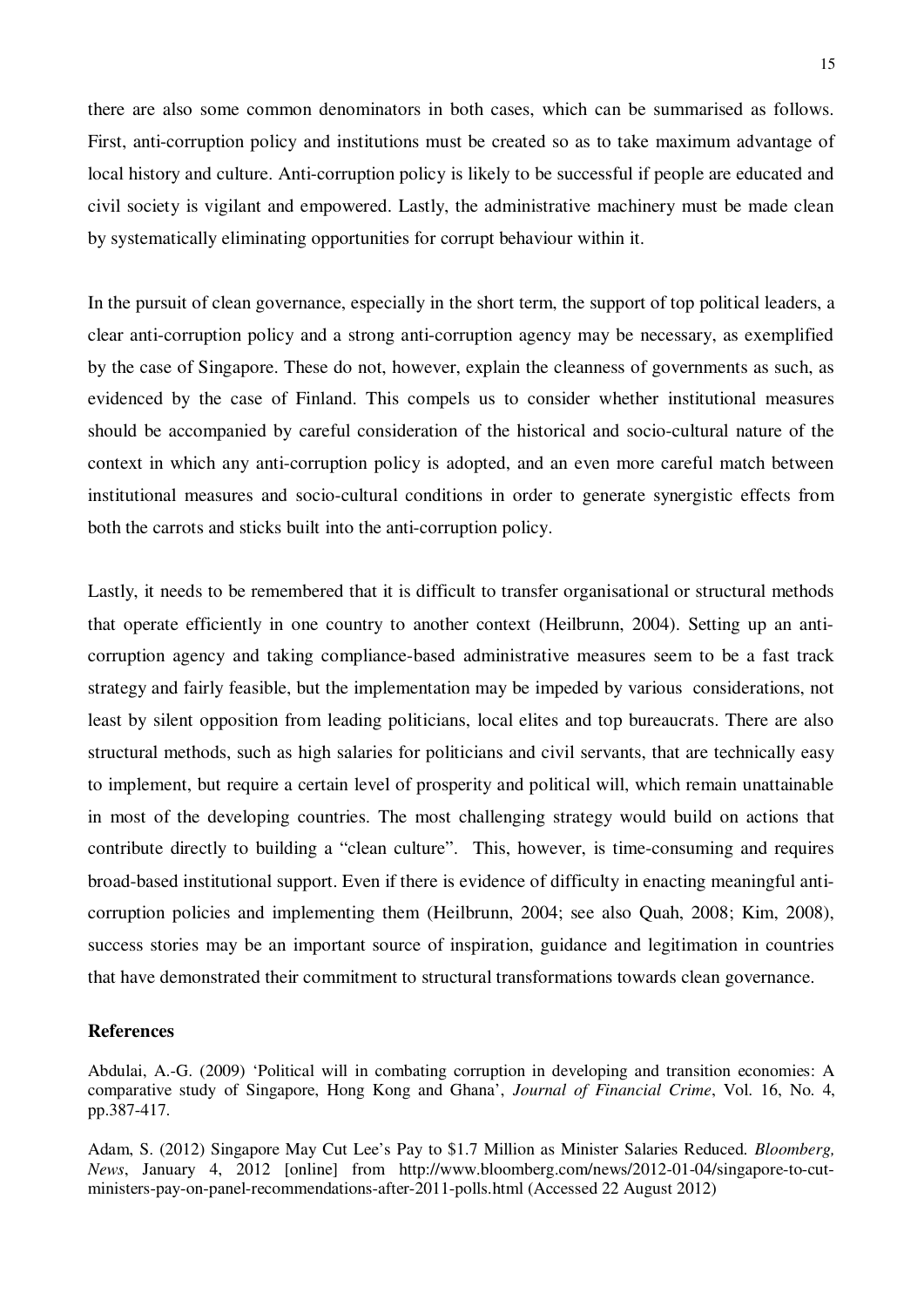ADB (1995) *Governance: Sound Development Management*. Policy Papers, WP1-95, August 1995. Asian Development Bank (ADB). http://www.adb.org/Documents/Policies/Governance/default.asp?p=policies (Accessed 16 June 2005)

Andvig, J.C. and Fjeldstad, O.-H. (2001) *Corruption. A Review of Contemporary Research*. CMI Reports, Report R 2001:7. Bergen: Chr. Michelsen Institute, Development Studies and Human Rights. http://www.cmi.no/publications/2001/rep/r2001-7.pdf (Accessed 16 June 2005)

Anttiroiko, A.-V. and Valkama, P. (2005) 'Good Governance', in Hietanen, O. (Ed.), University Partnerships for International Development. Finnish Development Knowledge. FFRC-Publications 6/2005. Finland Futures Research Centre, Turku, pp. 268-281.

Brewer, J. (2003) 'Ideal type', in Miller R.L. and Brewer J.D. (Eds*.), The A-Z of Social Research*, Sage, London, p.148.

Caddy, J. (2001) *Why citizens are central to good governance*. OECD Observer. Public Management Service (PUMA), November 2001. http://www.oecdobserver.org/news/printpage.php/aid/553/Why\_citizens\_are\_ central\_to\_good\_governance.html (Accessed 16 June 2005)

Caiden, G. (2013a) 'A checkered history of combating official corruption', *Asian Education and Development Studies*, Vol. 2, No. 2, pp. 92-111.

Caiden, G. (2013b) 'Accounting for success in combating corruption´, in Jon S.T. Quah (Ed.) *Different Paths to Curbing Corruption*, Emeralg Group Publishing, Bringley, UK, pp.189-214.

Cameron, L., Chaudhuri, A., Erkal, N. and Gangadharan, L. (2005) *Do attitudes towards corruption differ across cultures? Experimental evidence from Australia, India, Indonesia and Singapore*. Department of Economics working papers series no. 943. The University of Melbourne, Australia. http://www.econ.canterbury.ac.nz/downloads/attitudes\_towards\_corruption.pdf (Accessed 16 June 2005)

Desta, Y. (2006) 'Designing Anti-Corruption Strategies for Developing Countries: A Country Study of Eritrea', *Journal of Developing Societies*, Vol. 22, pp.421-449.

Di Tella, R. and Fisman, R. (2004) 'Are Politicians Really Paid Like Bureaucrats?', *Journal of Law and Economics*, XLVII, pp.477-513.

Doig, A. and Norris, D. (2012) 'Improving anti-corruption agencies as organizations', *Journal of Financial Crime*, Vol. 19, No. 3, pp.255-273.

Doig, A. and Riley, S. (1998) 'Corruption and Anti-Corruption Strategies: Issues and Case Studies from Developing Countries', in *Corruption and Integrity Improvement Initiatives in Developing Countries*. New York: UNDP, pp. 45-62. http://www.u4.no/recommended-reading/corruption-and-anti-corruption-strategiesissues-and-case-studies-from-developing-countries/ (Accessed 28 September 2014)

Donahue, P. (2011) Italy, Greece Among Worst Euro Nations in Corruption Ranks, N.Z. Cleanest. *Bloomberg*, News. http://www.bloomberg.com/news/2011-12-01/italy-greece-among-worst-euro-countriesin-corruption-ranking.html (Accessed 17 August 2012)

Gardner, P. (2006) 'Historical Analysis', in Victor Jupp (Ed.), The SAGE Dictionary of Social Research Methods. Sage, London, pp.134-136.

Hanna, R., Bishop, S., Nadel, S., Scheffler, G. and Durlacher, K. (2011) The effectiveness of anti-corruption policy: what has worked, what hasn't, and what we don't know–a systematic review. EPPI-Centre report 1909. London: EPPI-Centre, University of London, London.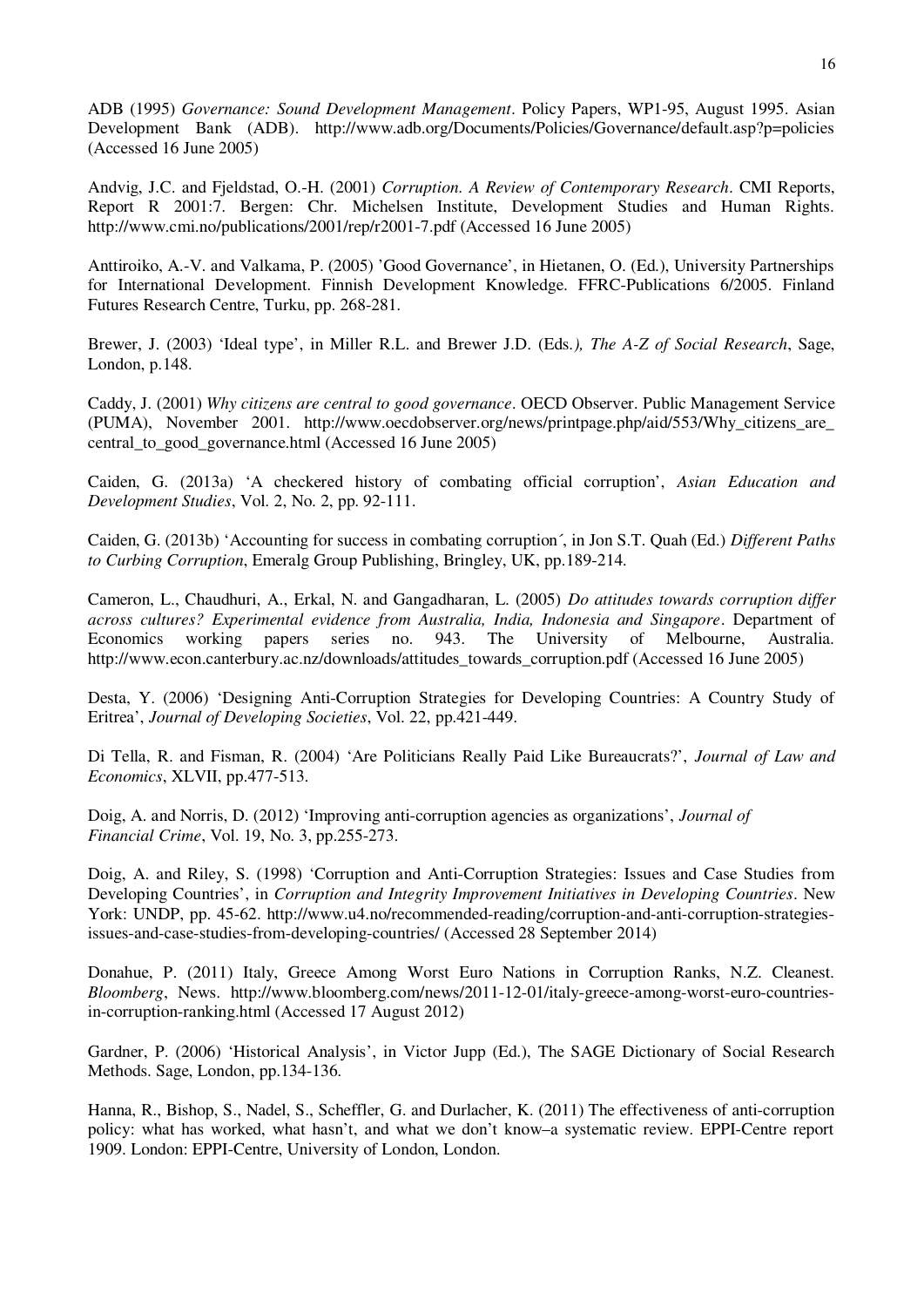Heilbrunn, J.R. (2004) *Anti-Corruption Commissions Panacea or Real Medicine to Fight Corruption?* World Bank Institute. The World Bank, Washington, D.C. http://siteresources.worldbank.org/WBI/Resources/wbi 37234Heilbrunn.pdf (Accessed 17 August 2012)

Hekman, S.J. (1983) 'Weber's Ideal Type: A Contemporary Reassessment', *Polity*, Vol. 16, No. 1, pp.119- 137.

Henley, J. (2011) Europe on the breadline: Greeks and Italians blame culture of corruption. *The Guardian*, 21 October 2011. http://www.guardian.co.uk/world/blog/2011/oct/21/europe-breadline-blame-culturecorruption (Accessed 17 August 2012)

Hodgson, G. (1988) *Economics and Institutions. A Manifesto for a Modern Institutional Economics.* Polity Press, Cambridge.

Joutsen, M. and Keränen, J. (2009) *Corruption and the Prevention of Corruption in Finland*. Ministry of Justice, Helsinki, Finland. http://www.om.fi/en/Etusivu/Julkaisut/Esitteet/CorruptionandthePreventionof CorruptioninFinland (Accessed 17 August 2012)

Kaufmann, D. (2003) *Rethinking Governance. Empirical Lessons Challenge Orthodoxy*. Discussion Draft, March 11<sup>th</sup>, 2003. World Bank Institute (WBI). http://www.worldbank.org/wbi/governance/pdf/rethink\_gov\_ stanford.pdf (Accessed 17 August 2012)

Kim, P.S. (2008) 'Building national integrity through corruption eradication in South Korea', *Research in Public Policy Analysis and Management*, Vol. 17, pp.155 -178.

Klitgaard, R. (1998) *Strategies against corruption*. Paper to Foro Iberoamericano sobre el Combate a la Corrupcion, Santa Cruz de la Sierra, June 15–16. http://unpan1.un.org/intradoc/groups/public/documents/ clad/clad0035403.pdf (Accessed 17 August 2012)

Koskinen, J. (2003) *The Finnish experience in preventing corruption*. High-Level Political Conference for the Signature of the United Nations Convention against Corruption, Merida, Mexico, 9-11 December 2003. http://www.un.org/webcast/merida/statements/finl031209en.htm (Accessed 16 June 2005)

Matei, A. and Matei, L. (2011) 'Assessing the Anti-corruption Strategies: Theoretical and Empirical Models', *Journal of Management and Strategy*, Vol. 2, No. 1, pp.23-40.

McCusker, R. (2006) *Review of anti-corruption strategies*. Technical and Background Paper No. 23. Australian Institute of Criminology. Australian Government, Canberra. http://www.aic.gov.au/documents/ 8/F/1/%7B8F179E8B-B998-4761-84B3-AD311D7D3EA8%7Dtbp023.pdf (Accessed 21 August 2012)

Millock, K. and Olson, S. (1993) 'Why Poor Regions Stay Poor', *Journal of Regional Policy*. Vol. 13, pp.51- 71.

Moore, M. (1995) *Creating public value: Strategic management in government*. Harvard University Press, Cambridge, MA.

OECD (2000) *Trust in Government. Ethics Measures in OECD Countries*. Organisation for Economic Cooperation and Development, Paris.

OECD (2002a) *Finland*. Review Of Implementation Of The Convention And 1997 Recommendation. Report issued at the 2000 OECD Ministerial on the implementation of the OECD Anti-Bribery Convention in Finland, 27 June 2000. http://www.oecd.org/dataoecd/14/20/2386203.pdf (Accessed 16 June 2005)

OECD (2002b) *Finland: Phase 2.* Report On Application Of The Convention On Combating Bribery Of Foreign Public Officials In International Business Transactions And The 1997 Recommendation On Combatting Bribery In International Business Transactions. OECD, Directorate For Financial, Fiscal And Enterprise Affairs. May 2002. http://www.oecd.org/dataoecd/52/0/2088239.pdf (Accessed 16 June 2005)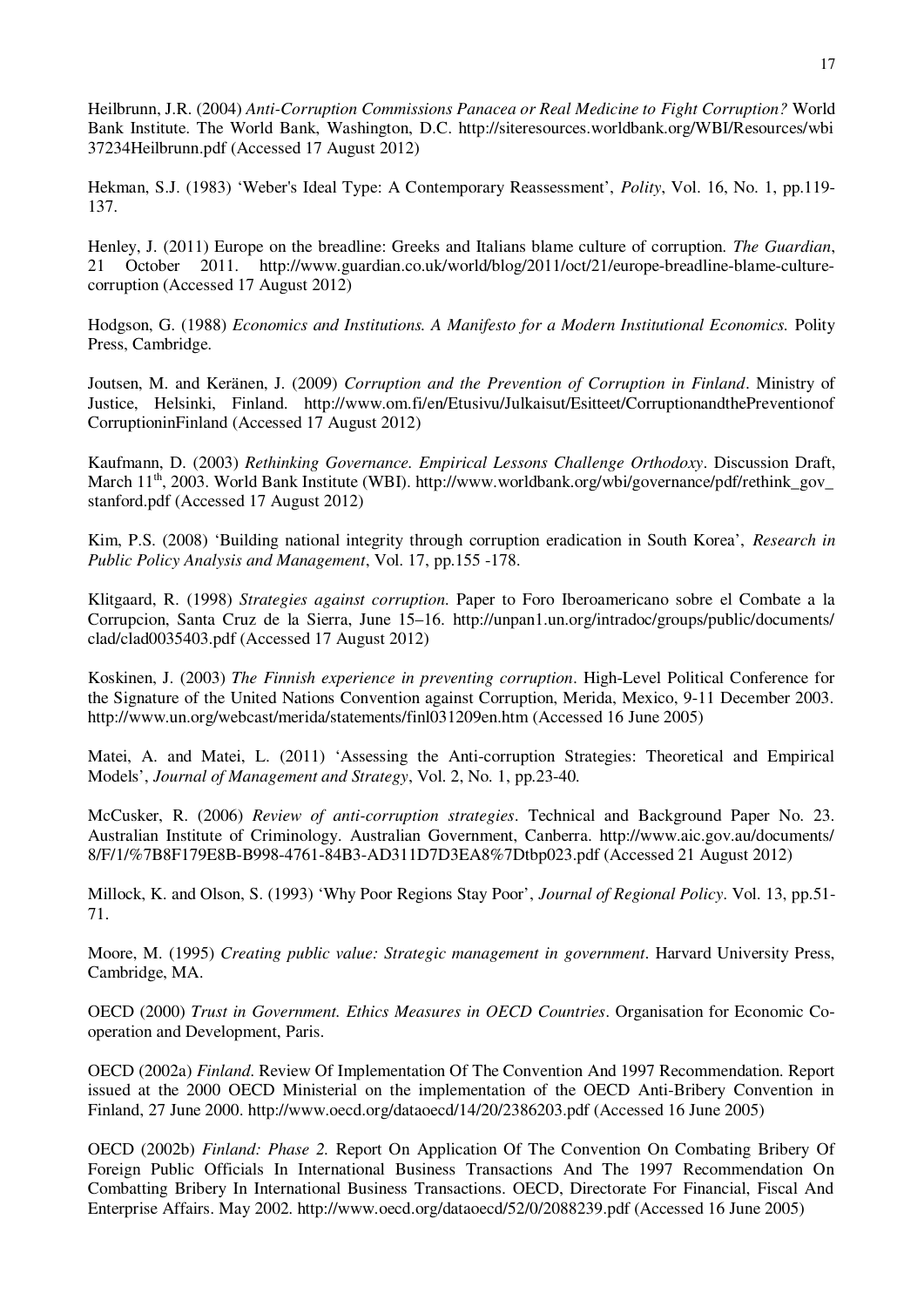OECD (2005) *Principal elements of good governance*. OECD, Directorate for Public Governance and Territorial Development. Organisation for Economic Co-operation and Development, Paris. http://www.oecd.org/document/32/0,2340,en\_2649\_33735\_1814560\_1\_1\_1\_1,00.html (Accessed 16 June 2005)

Parnini, S.N. (2009) 'Public Sector Reform and Good Governance: The Impact of Foreign Aid on Bangladesh', *Journal of Asian and African Studies*, Vol. 44, pp.553-575.

Quah, J.S.T. (1988) 'Corruption in Asia with special reference to Singapore: Patterns and consequences', *Asian Journal of Public Administration*, Vol. 10, No. 1, pp.80–98.

Quah, J.S.T. (2007) *Combating Corruption Singapore-style: Lessons for Other Asian Countries.* Maryland Series in Contemporary Asian Studies, Number 2 – 2007 (189). University of Maryland, School of Law, Baltimore, Maryland.

Quah, J.S.T. (2008) *Defying Institutional Failure: Learning from the Experiences of Anti-Corruption Agencies in Four Asian Countries*. Paper prepared for presentation at the Conference on Empowering Anti-Corruption Agencies, Lisbon, Portugal, May 14-16, 2008. http://ancoragenet.org/content/documents/quah.pdf (Accessed 21 August 2012)

Quah, J.S.T. (2011) 'Innovation in Public Governance in Singapore: Solving the Housing Shortage and Curbing Corruption', in A.-V. Anttiroiko, S.J. Bailey and Pekka Valkama (Eds.), *Innovative Trends in Public Governance in Asia*, IOS Press, Amsterdam, pp.121-136.

Roy, I. (2005) 'Good governance and the dilemma of development: what lies beneath?', *Socio-Economic Review*, Vol. 3, No. 1, pp.83-116.

Santiso, C. (2001) 'Good Governance and Aid Effectiveness: The World Bank and Conditionality', *The Georgetown Public Policy Review*, Vol. 7, No. 1, pp.1-22 [online] http://www.eldis.org/fulltext/ conditionality.pdf (Accessed 7 July 2005)

Tan, A.L. (1999) 'The Experience of Singapore in Combating Corruption', in R. Stapenhurst and S.J. Kpundeh (Eds.), *Curbing Corruption: Toward a Model for Building National Integrity*, EDI Development Studies. World Bank, Washington, D.C., pp.59-66.

Tanzi, V. (1998) *Corruption Around the World: Causes, Consequences, Scope, and Cures*. IMF Working Paper, WP/98/63. May 1998. International Monetary Fund. http://www.imf.org/external/pubs/ft/wp/ wp9863.pdf (Accessed 16 June 2005)

The Economist (2010) Leaders of the fee world. How much a country's leader is paid compared to GDP per person. *The Economist*, July 5th 2010. http://www.economist.com/node/16525240 (Accessed 223 August 2012)

Tiihonen, P. (2003) *Good governance and corruption*. Written for Virtual Finland. Published May 2003. http://virtual.finland.fi/netcomm/news/showarticle.asp?intNWSAID=25891 (Accessed 16 June 2005)

Transparency International (2004) *Corruption Perceptions Index 2004*. Document last modified: 10/22/2004. Transparency International, Berlin. http://www.transparency.org/cpi/2004/cpi2004.en.html#cpi2004 (Accessed 16 June 2005)

Transparency International (2005) *Global Corruption Report 2005*. Special focus: Corruption in construction and post-conflict reconstruction. Transparency International, Berlin. http://www.globalcorruptionreport.org/ (Accessed 16 June 2005)